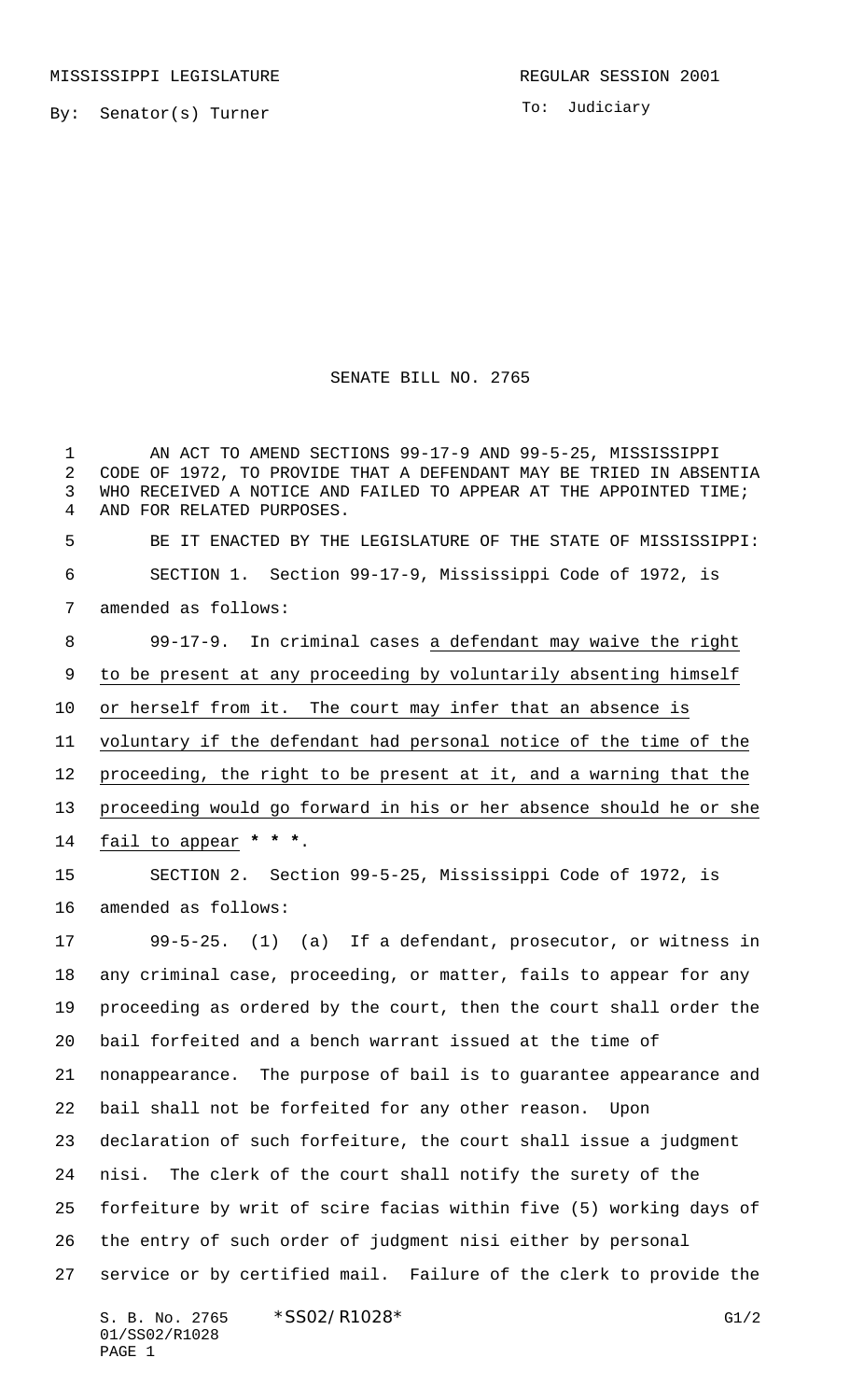required notice within ten (10) working days shall constitute prima facie evidence that the order should be set aside.

 (b) The judgment nisi shall be returnable for ninety (90) days from the date of issuance. If during such period the defendant appears before the court, or is arrested and surrendered, then the judgment nisi shall be set aside. If the surety fails to produce the defendant and does not provide to the court reasonable mitigating circumstances upon such showing, then the forfeiture shall be made final. Reasonable mitigating circumstances shall be that the defendant is incarcerated in another jurisdiction, that the defendant is hospitalized under a doctor's care, that the defendant is in a recognized drug rehabilitation program, that the defendant has been placed in a witness protection program and it shall be the duty of any such agency placing such defendant into a witness protection program to notify the court and the court to notify the surety, or any other reason justifiable to the court.

 (2) If a final judgment is entered against a surety licensed by the Department of Insurance and has not been set aside after ninety (90) days, or later if such time is extended by the court issuing the judgment nisi, then the court shall order the department to revoke the authority of such surety to write bail bonds. The commissioner shall, upon notice of the court, notify said surety within five (5) working days of receipt of revocation. If after ten (10) working days of such notification the revocation order has not been set aside by the court, then the commissioner shall revoke the authority of the surety and all agents of the surety and shall notify the sheriff of every county of such revocation.

S. B. No. 2765 \*SS02/R1028\* 01/SS02/R1028 PAGE 2 (3) If within twelve (12) months of the date of the final forfeiture the defendant appears for court, is arrested or surrendered to the court, or if the defendant is found to be incarcerated in another jurisdiction and a hold order placed on